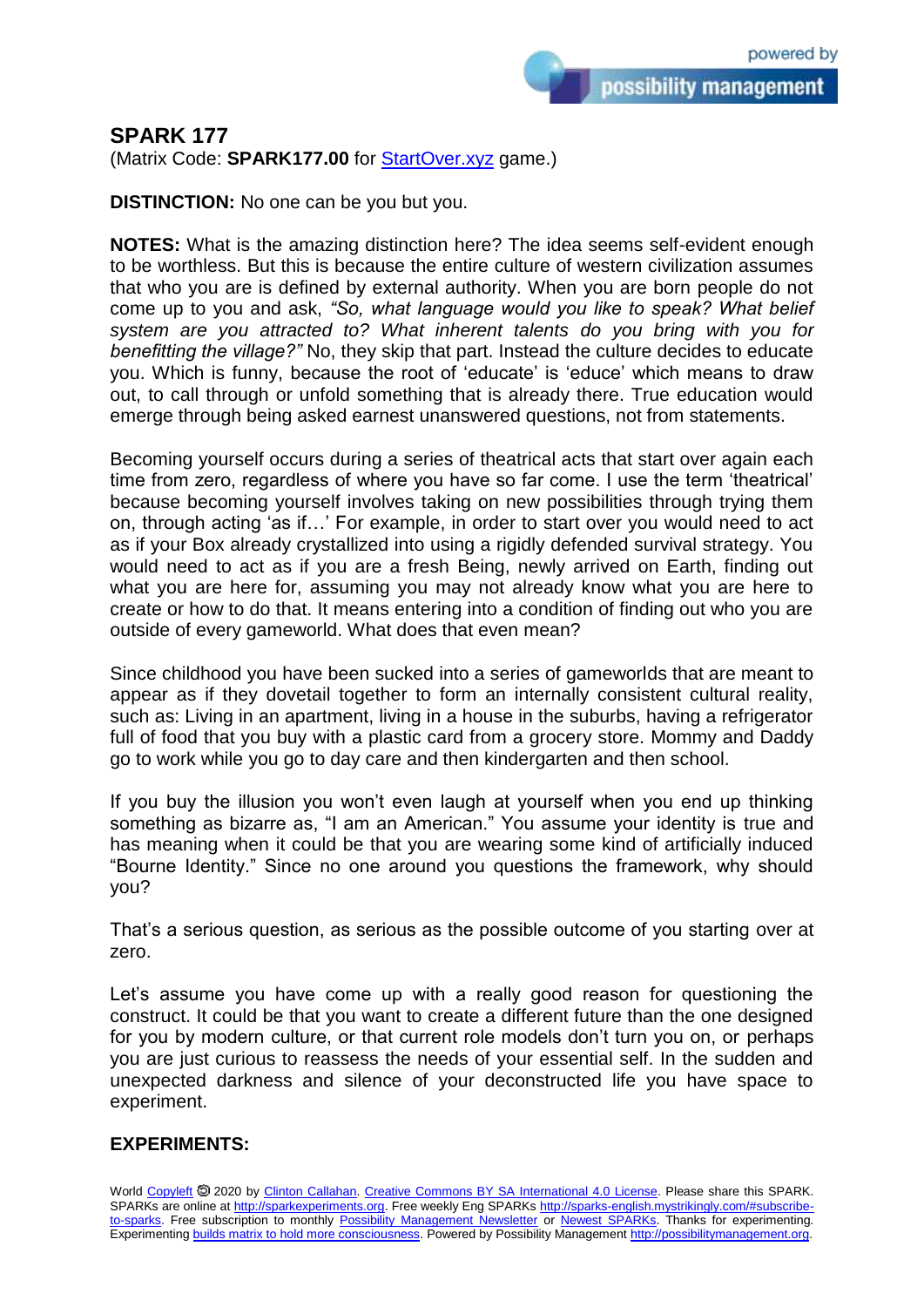**SPARK177.01** Assume that each of your likes and dislikes, prejudices, and preferences could possibly be so inaccurate that they de-inspire and unbalance you. Go to the neutral "I don't actually know" condition and start testing.

Find out what quantity of what kinds of foods in what combination and what times of the day make you feel nourished and energized. This may involve you searching in foreign-culture food markets, ashrams, ecovillages, farmer's markets, third-world countries, trying things you never thought of before (salad for breakfast), things your mother could never imagine (not eating wheat), and perhaps even developing the skills to sprout, grow, harvest, store, and prepare food. One of the PM Trainers knew since childhood that he hated raisins. One day after noticing this about him we other Trainers convinced him to cast away everything he knew about himself and raisins, and to actually eat one from this startlingly raw condition. The looks that came across his face were priceless as he discovered that raisins are actually not so bad after all.

Many familiar aspects of your character may be the way you know them due to external conditioning, assumptions, or survival adaptation to conditions that no longer exist. This means you may have been nurturing false realities about yourself keeping illusions alive while core elements of your Being have been left starving. Now it is time for you to question everything so that you can engage conditions that more accurately correspond to the needs of your Being.

Find out what kinds of music feed your Being. Balinese gamelan? African kalimba? Austrian yodeling? Balalaika? Mongolian head tones? Sufi? Gregorian? Druidic? Shaku hachi Japanese flutes? Polka? When you start finding it, listen to it regularly as if you are taking vitamins for your soul. If you are not listening deeply once a week to your soul's music (or playing it yourself) you may be suffering a deficiency disease as debilitating as scurvy.

Find out what kinds of movement feed your Being: ocean swimming, Taekwondo, spelunking, vegetable gardening, New England style line dancing, wrestling, playing with children, fencing, high bar calisthenics, bike riding, horse riding, unicycling, treetrimming, rock-hopping, silly-walking, juggling… and move in those ways once or twice a week for a couple of hours.

Find out what kinds of archaic weapons empower your Being: blow gun, sling, boomerang, bow and arrow, hatchet throwing, Japanese sword, saber, foil, crossbow, slingshot, spear, long staff, nan-chucks, and practice them regularly.

Find out what kinds of colors harmonize and nurture your Being and wear them, paint with them, meditate with them, eat them.

Find out what kinds of tools your Being loves to work with: leather punches, stone drills, wood carving knives, food grater, riveters, tile saws, pickaxe, shovel, wheel barrow, back hoe, wood saw, drill press, metal mill, 3-D plastic printer, glass cutters, needles, thread, scissors, sewing machine, hammers, screw drivers, wrenches, wool carders and spinners, and use these tools weekly.